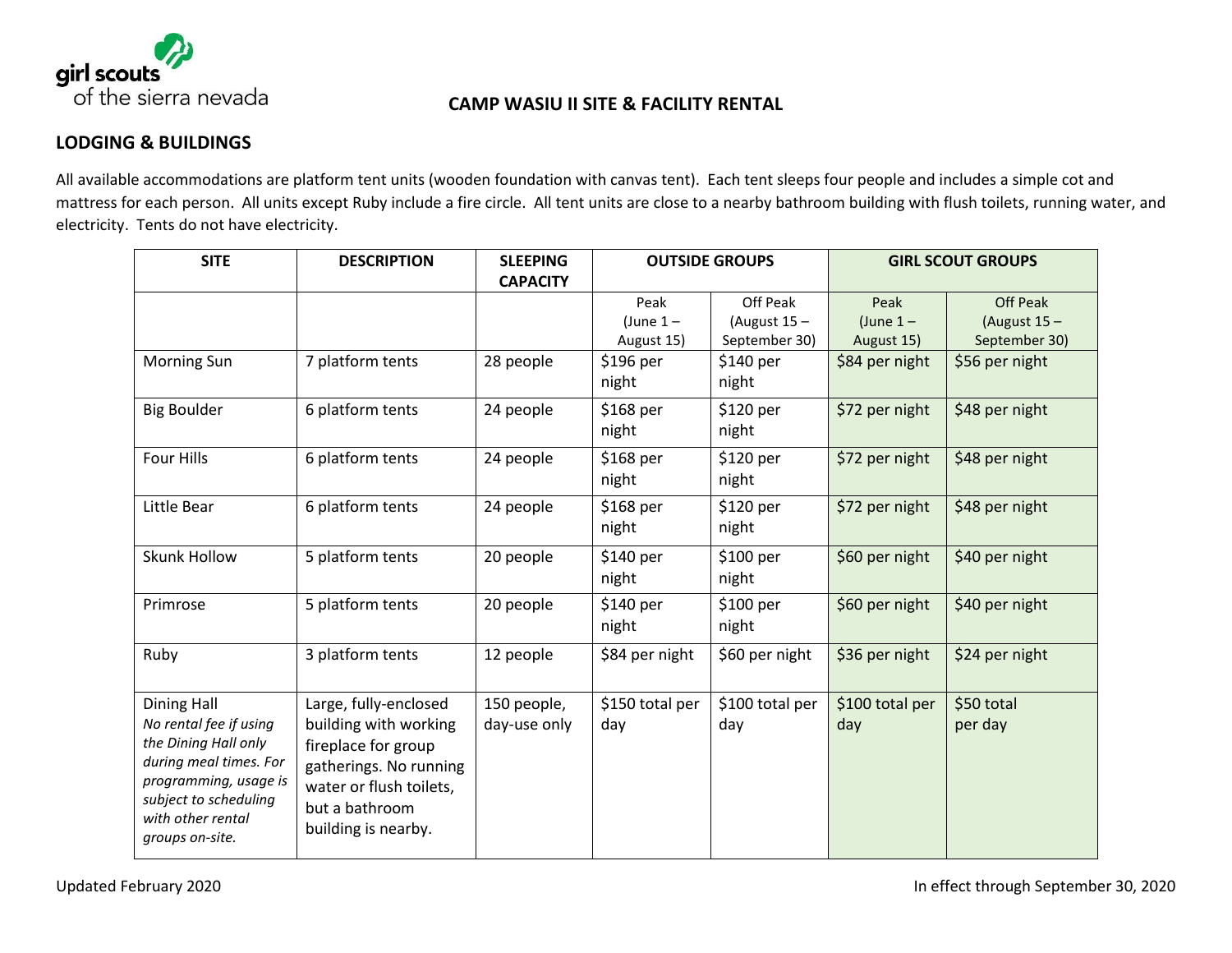### **EXCLUSIVE USE**

For exclusive use of the Camp Wasiu II property, groups will be charged a fee of **\$1,350 per night**, which includes the use of 38 tent platforms (capacity up to 152 people), the dining hall, three toilet/shower buildings, all non-supervised program areas (does not include archery, swimming, or boating), and onsite property management. Staffing for food services and program areas are available at an additional rate.

#### **FOOD SERVICES**

Due to the need to ensure compliance with strict California health and safety regulations related to food services, the camp kitchen is not available for rental. \* Rental groups can choose from one of two food services options.

**Food Option #1: Please select your group's preferred meals choices for each camp meal. Prices include all necessary staffing for meal preparation, meal service, and kitchen clean-up. Prices do not include dining hall clean-up (setting/clearing the tables, sweeping/mopping).**

Vegetarian choices are available at every meal. If your group requires that additional dietary needs are met (e.g. gluten-free, vegan, etc.), **the Camp Director must be notified three weeks in advance.** Additional fees may apply.

| <b>MEAL</b>    | <b>EXAMPLE</b>                                                         | <b>COST</b>     |
|----------------|------------------------------------------------------------------------|-----------------|
| Cold breakfast | Cereal bar with fruit and yogurt. Includes morning snack (e.g. granola | \$9 per person  |
|                | bars and fruit).                                                       |                 |
| Hot breakfast  | Pancakes and protein, plus cold cereal bar with fruit and yogurt.      | \$16 per person |
|                | Includes morning snack (e.g. granola bars and fruit).                  |                 |
| Cold lunch     | Sandwich and chips, plus full salad bar.                               | \$9 per person  |
|                | Includes afternoon snack (e.g. pretzels and fruit).                    |                 |
| Hot lunch      | Hamburgers and hot dogs OR tacos/nachos, plus full salad bar.          | \$16 per person |
|                | Includes afternoon snack (e.g. pretzels and fruit).                    |                 |
| Hot dinner     | Spaghetti, meatballs, vegetable, and garlic bread OR baked potato bar  | \$16 per person |
|                | with chili, plus full salad bar.                                       |                 |
|                | Includes dessert (e.g. brownies or ice cream).                         |                 |

**Food Option #2: Bring and prepare all of your own food. The rental group will cook all of their own meals at their tent units on camp stoves. Please bring your own cooking equipment, stoves, and dishwashing/sanitizing supplies and equipment. Food storage (only) for both refrigerated and dry goods is available. No fees.**

*\*Exceptions may be made for rental groups who can provide a California-certified Food Services Manager and Safe Serve certified staff or volunteers.*